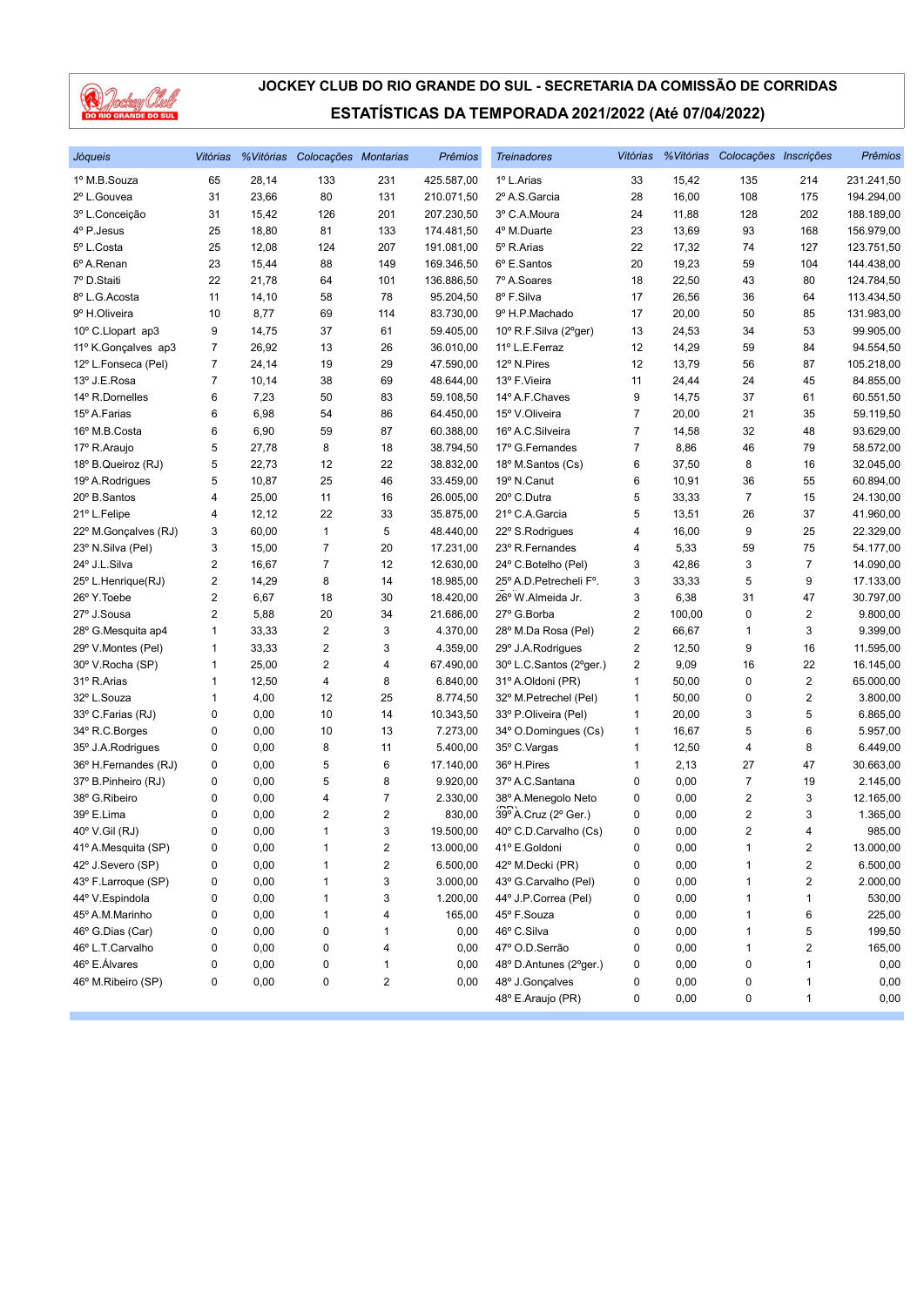

| Reprodutores                                |                |                         |                          | Corr. Ganh Vit. Coloc. | <b>Prêmios</b> | Avós Maternos                           |              |                         |                         | Corr. Ganh Vit. Coloc. | Prêmios    |
|---------------------------------------------|----------------|-------------------------|--------------------------|------------------------|----------------|-----------------------------------------|--------------|-------------------------|-------------------------|------------------------|------------|
| 1º Tiger Heart-(Scatmandu)                  | 22             | 13                      | 25                       | 38                     | 141.050,50     | 1º Roi Normand-(Exclusive Native)       | 26           | 13                      | 26                      | 88                     | 168.933,00 |
| 2º Wired Bryan-USA(Stormy Atlantic)         | 23             | 10                      | 19                       | 36                     | 115.715,00     | 2º Wild Event-(Wild Again)              | 19           | 8                       | 18                      | 40                     | 128.320,00 |
| 3º Oliver Zip-USA(City Zip)                 | 15             | 6                       | 16                       | 46                     | 121.634,00     | 3º Magical Mile-(J.O.Tobin)             | 7            | 5                       | 14                      | 9                      | 78.190,00  |
| 4° Forestry-(Storm Cat)                     | 15             | 5                       | 15                       | 33                     | 96.479,00      | 4º Mensageiro Alado-(Ghadeer)           | 12           | 8                       | 12                      | 29                     | 73.071,50  |
| 5º Adriano-(A.P. Indy)                      | 13             | 7                       | 13                       | 41                     | 89.912,50      | 5° Put It Back-(Honour and Glory)       | 12           | 5                       | 9                       | 21                     | 49.078,50  |
| 6º Midshipman-(Unbridled'S Song)            | $\overline{7}$ | 4                       | 13                       | 17                     | 74.458,00      | 6° Blade Prospector-(Music Prospector)  | 10           | 7                       | 8                       | 27                     | 61.297,00  |
| 7º Agnes Gold-(Sunday Silence)              | 14             | 7                       | 12                       | 34                     | 70.819,50      | 7º First American-(Quiet American)      | 9            | 5                       | 7                       | 30                     | 60.755,00  |
| 8º Glória de Campeão-(Impression)           | 9              | 6                       | 11                       | 28                     | 76.002,00      | 8º Grand Slam-PR(Gone West)             | 3            | $\mathbf{1}$            | 7                       | 7                      | 35.137,00  |
| 9º Victory Is Ours-(Northern Afleet)        | 14             | 7                       | 10                       | 34                     | 89.350,00      | 9º Crimson Tide-(Sadler'S Wells)        | 10           | 4                       | 6                       | 23                     | 44.234,00  |
| 10° Goldikovic-(Galileo)                    | 17             | 9                       | 10                       | 44                     | 88.775,50      | 10° Point Given-(Thunder Gulch)         | 8            | 5                       | 6                       | 20                     | 41.837,50  |
| 11º Billion Dollar-(Put It Back)            | 16             | 9                       | 10                       | 32                     | 69.942,50      | 11º Know Heights-(Shirley Heights)      | 7            | 4                       | 6                       | 20                     | 36.241,50  |
| 12º Unbridled Star-(Honour and Glory)       | 4              | 4                       | 9                        | 14                     | 48.014,50      | 12º Watchmon-(Maria'S Mon)              | 2            | $\overline{c}$          | 6                       | 7                      | 33.540,00  |
| 13º Alcorano-(Public Purse)                 | 6              | 5                       | 8                        | 16                     | 52.922,00      | 13º Tiger Heart-(Scatmandu)             | 4            | 3                       | 6                       | 11                     | 32.129,00  |
| 14° Koller-ARG(Orpen)                       | 11             | 4                       | 7                        | 35                     | 68.548,00      | 14º Public Purse-(Private Account)      | 12           | 4                       | 5                       | 34                     | 52.300,50  |
| 15° Tokay-(Wild Event)                      | 15             | 6                       | $\overline{\mathcal{I}}$ | 34                     | 58.130,50      | 15° Redattore-(Roi Normand)             | 7            | 3                       | 5                       | 31                     | 48.379,00  |
| 16° Desejado Thunder-(Durban Thunder)       | 11             | 6                       | 7                        | 22                     | 51.648,00      | 16° Tiznow-(Cee'S Tizzy)                | 2            | 2                       | 5                       | 5                      | 42.100,00  |
| 17º First American-(Quiet American)         | 4              | 3                       | 6                        | 11                     | 54.300,00      | 17º Choctaw Ridge-USA(Mr.Prospector)    | 7            | 5                       | 5                       | 17                     | 32.702,50  |
| 18° Courtier-(Pioneerof The Nile)           | 12             | 4                       | 5                        | 35                     | 47.351,50      | 18º A.P. Indy-(Seattle Slew)            | 1            | $\mathbf{1}$            | 5                       | $\overline{2}$         | 32.150,00  |
| 19º Drosselmeyer-USA(Distorted Humor)       | 8              | 5                       | 5                        | 29                     | 35.669,00      | 19° Spring Halo-(Southern Halo)         | 10           | 3                       | 5                       | 19                     | 25.755,00  |
| 20° Holding Glory-(Public Purse)            | 5              | 3                       | 4                        | 18                     | 48.714,00      | 20° Sulamani-(Hernando)                 | 3            | $\overline{c}$          | 4                       | 17                     | 30.809,00  |
| 21º Salto-(Pivotal)                         | 8              | 3                       | 4                        | 27                     | 37.657,00      | 21° Whywhywhy-(Mr.Greeley)              | 1            | $\mathbf{1}$            | 4                       | 6                      | 26.424,00  |
| 22° Embaixador Inglês-SP(First American)    | 4              | 3                       | 4                        | 19                     | 34.141,50      | 22° Inexplicable-(Miswaki)              | 7            | $\overline{c}$          | 4                       | 13                     | 25.903,00  |
| 23° Un Belini-(Put It Back)                 | 3              | 1                       | 4                        | 12                     | 30.600,00      | 23° Our Emblem-(Mr.Prospector)          | 2            | $\mathbf{1}$            | 4                       | 6                      | 25.815,00  |
| 24° Kodiak Kowboy-USA(Posse)                | 7              | 3                       | 4                        | 10                     | 24.575,00      | 24° Top Hat-(Royal Academy)             | 1            | $\mathbf{1}$            | 4                       | 10                     | 22.120,00  |
| 25° Union Avenue-USA(Gone West)             | 7              | 3                       | 4                        | 10                     | 23.646,50      | 25° American Gipsy-(Septième Ciel)      | 4            | $\overline{\mathbf{c}}$ | 4                       | 5                      | 21.510,00  |
| 26° Mr.Angra-(Romarin)                      | 1              | 1                       | 4                        | 10                     | 22.120,00      | 26° Cape Town-(Seeking The Gold)        | 3            | $\boldsymbol{2}$        | 3                       | 9                      | 32.267,00  |
| 27º Poker Face-(Wild Event)                 | 4              | 3                       | 4                        | 11                     | 21.840,00      | 27º Vettori-(Machiavellian)             | 7            | 3                       | 3                       | 9                      | 31.158,00  |
| 28° Crocodilo Dandy-PR(Belong To Me)        | 3              | 2                       | 4                        | 8                      | 21.759,00      | 28° Ghadeer-(Lyphard)                   | 5            | 3                       | 3                       | 23                     | 26.686,50  |
| 29° Redattore-(Roi Normand)                 | 9              | 3                       | 3                        | 51                     | 50.034,00      | 29° Spend A Buck-(Buckaroo)             | 6            | 2                       | 3                       | 21                     | 25.451,50  |
| 30° Catcher In The Sky-(Catcher In The Rye) | 5              | 3                       | 3                        | 23                     | 27.686,00      | 30° Notation-(Well Decorated)           | 4            | $\mathbf{1}$            | 3                       | 6                      | 23.424,00  |
| 31º Que Fenômeno-(Northern Afleet)          | 4              | $\overline{\mathbf{c}}$ | 3                        | 13                     | 25.290,00      | 31º Nedawi-(Rainbow Quest)              | 5            | 3                       | 3                       | 10                     | 23.420,00  |
| 32° Phone Time-(Gilded Time (USA))          | 7              | 3                       | 3                        | 19                     | 24.862,00      | 32° Northern Afleet-(Afleet)            | 7            | 3                       | 3                       | 11                     | 21.275,00  |
| 33° É do Sul-(Irish Fighter)                | 1              | 1                       | 3                        | 5                      | 23.199,00      | 33º Mark Of Esteem-(Darshaan)           | 3            | 2                       | 3                       | 6                      | 20.948,00  |
| 34° Quick Road-(Jules)                      | 2              | 1                       | 3                        | 18                     | 23.019,00      | 34° Lil'S Lad-(Pine Bluff)              | 1            | $\mathbf{1}$            | 3                       | 12                     | 19.768,00  |
| 35° Public Purse-(Private Account)          | 5              | 2                       | 3                        | 16                     | 21.753,00      | 35° Minstrel Glory-(The Minstrel)       | 4            | 2                       | 3                       | 6                      | 17.605,00  |
| 36° Pioneering-(Mr.Prospector)              | 5              | 2                       | 3                        | 15                     | 18.175,00      | 36° Burooj-(Danzig)                     | 5            | $\overline{c}$          | 3                       | 14                     | 17.383,50  |
| 37º Acteon Man-(Be My Chief)                | 2              | 1                       | 3                        | 3                      | 17.700,00      | 37º Romarin-(Itajara)                   | 2            | $\overline{c}$          | 3                       | 4                      | 15.609,00  |
| 38° Nedawi-(Rainbow Quest)                  | 4              | 3                       | 3                        | 9                      | 15.680,00      | 38° Odysseus-(Sail Through)             | 1            | 1                       | 3                       | 4                      | 15.150,00  |
| 39° Taludo-(Music Prospector)               | 3              | 2                       | 3                        | 4                      | 13.110,00      | 39° Woodman-(Mr.Prospector)             | 1            | $\mathbf{1}$            | 3                       | 6                      | 13.705,00  |
| 40° Mike Toor-(Dodge)                       | 2              | 1                       | 3                        | 1                      | 10.125,00      | 40° Salute The Sarge-(Forest Wildcat)   | 2            | $\mathbf{1}$            | 2                       | 12                     | 29.303,00  |
| 41º Wild Event-(Wild Again)                 | 6              | 2                       | 2                        | 12                     | 52.430,00      | 41º Roman Ruler-(Fusaichi Pegasus)      | 1            | $\mathbf{1}$            | $\overline{\mathbf{c}}$ | $\mathbf{1}$           | 27.200,00  |
| 42° Out Of Control-(Vettori)                | 8              | 2                       | $\sqrt{2}$               | 31                     | 29.661,50      | 42° Clackson-(I Say)                    | 5            | $\overline{\mathbf{c}}$ | $\sqrt{2}$              | 21                     | 22.730,00  |
| 43° Put It Back-(Honour and Glory)          | 8              | 2                       | $\overline{\mathbf{c}}$  | 26                     | 27.213,00      | 43° Pioneering-(Mr.Prospector)          | 3            | $\mathbf{1}$            | $\overline{\mathbf{c}}$ | 16                     | 21.512,00  |
| 44° Jeune-Turc-(Know Heights)               | 4              | 2                       | 2                        | 20                     | 24.882,00      | 44° Dodge-(Mr.Prospector)               | 11           | $\overline{\mathbf{c}}$ | 2                       | 27                     | 20.773,00  |
| 45° La Fúria Negra-PR(Mensageiro Alado)     | 4              | 2                       | 2                        | 13                     | 16.604,50      | 45° Puerto-Madero-(Fast Gold)           | 3            | 2                       | 2                       | 14                     | 20.695,00  |
| 46° Hat Trick-(Sunday Silence)              | 3              | 2                       | $\sqrt{2}$               | 9                      | 14.925,00      | 46° Fast Fingers-(Mt.Livermore)         | 4            | $\overline{\mathbf{c}}$ | $\overline{\mathbf{c}}$ | 14                     | 19.154,50  |
| 47° Sanduka-(Wild Event)                    | 1              | 1                       | $\overline{\mathbf{c}}$  | 8                      | 13.670,00      | 47º Amigoni-(Danehill)                  | 5            | $\overline{\mathbf{c}}$ | 2                       | 14                     | 15.690,00  |
| 48° Eyeofthetiger-(Tempranero)              | 2              | 1                       | 2                        | 8                      | 12.687,50      | 48° Gilded Time (USA)-(Timeless Moment) | 4            | 1                       | 2                       | 8                      | 14.954,50  |
| 49° Catch A Flight-(Giant'S Causeway)       | 4              | 2                       | 2                        | 4                      | 12.515,00      | 49° Shudanz-(Danzig Connection)         | 3            | 2                       | 2                       | 8                      | 14.785,00  |
| 50° Arambaré-(Jarraar)                      | 1              | 1                       | $\overline{\mathbf{c}}$  | 3                      | 10.965,00      | 50° Linngari-(Indian Ridge)             | $\mathbf{1}$ | 1                       | $\overline{\mathbf{c}}$ | 2                      | 14.600,00  |
|                                             |                |                         |                          |                        |                |                                         |              |                         |                         |                        |            |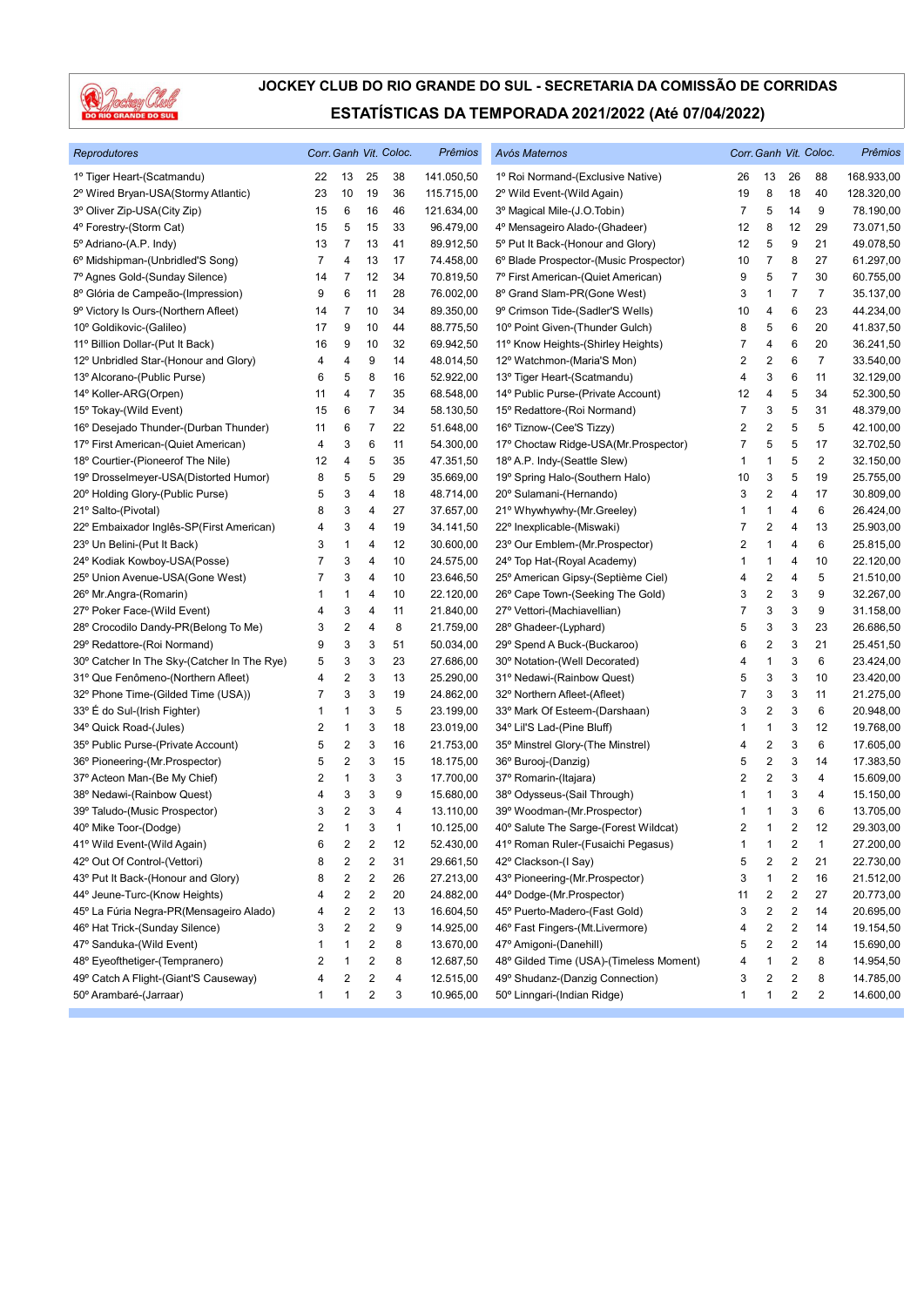

| Proprietários                                |                         |                         |                | Corr. Ganh Vit. Coloc. | Prêmios    | Criadores                             |                |                         |    | Corr. Ganh Vit. Coloc. | Prêmios    |
|----------------------------------------------|-------------------------|-------------------------|----------------|------------------------|------------|---------------------------------------|----------------|-------------------------|----|------------------------|------------|
| 1º Global Oil Distribuidora de Petróleo Ltda | 23                      | 12                      | 25             | 89                     | 153.379,00 | 1º Haras Figueira do Lago             | 10             | 8                       | 15 | 62                     | 109.698,00 |
| 2º Alberto J. Tiellet Miorim                 | 24                      | 13                      | 23             | 75                     | 171.818,50 | 2º Haras Celcape                      | 8              | $\overline{4}$          | 14 | 27                     | 102.175,50 |
| 3º Stud Sion                                 | 25                      | $\overline{7}$          | 18             | 43                     | 115.461,00 | 3º Haras Capela de Santana            | 19             | 9                       | 13 | 36                     | 98.890,50  |
| 4° Stud Boate Azul                           | 11                      | 3                       | 12             | 30                     | 83.394,00  | 4º Haras J.G.                         | 16             | 8                       | 13 | 38                     | 81.472,50  |
| 5º Mauricio Roriz dos Santos                 | 9                       | 6                       | 9              | 15                     | 64.734,50  | 5° Haras Springfield                  | 9              | 5                       | 13 | 19                     | 77.699,00  |
| 6º Ramiro Curi de Lemos                      | 4                       | 3                       | 8              | $\overline{7}$         | 51.215,00  | 6° Haras Alves Teixeira               | 17             | 10                      | 12 | 45                     | 89.690,50  |
| 7º Haras Maluga                              | 7                       | 4                       | 7              | 20                     | 58.129,50  | 7º Haras Santa Maria de Araras        | 24             | 9                       | 11 | 54                     | 125.960,00 |
| 8º Stud Vicente Garbin Obino                 | 5                       | 4                       | $\overline{7}$ | 6                      | 47.675,00  | 8º Haras Vale Verde                   | 12             | 6                       | 9  | 26                     | 79.210,00  |
| 9º Haras Uberlândia                          | 7                       | 4                       | 7              | 25                     | 45.366,00  | 9º Haras Dilema                       | 3              | 1                       | 9  | 12                     | 47.722,50  |
| 10° Coudelaria San Paolo                     | 5                       | 3                       | $\overline{7}$ | 17                     | 41.808,50  | 10º Haras Uberlândia                  | 10             | 5                       | 8  | 42                     | 64.391,00  |
| 11º Stud Lobão de Pelotas                    | $\overline{7}$          | 4                       | 6              | 24                     | 44.620,00  | 11º Haras Maluga                      | 9              | 4                       | 7  | 20                     | 58.520,00  |
| 12º Stud Slick                               | 10                      | 5                       | 6              | 19                     | 33.639,00  | 12º Haras Cima                        | 5              | 1                       | 7  | 13                     | 50.435,50  |
| 13º Haras Rio Iguassu                        | 7                       | 4                       | 5              | 11                     | 90.475,00  | 13º Haras Santarém                    | 8              | 4                       | 7  | 12                     | 39.965,00  |
| 14º Stud Casablanca                          | 13                      | 5                       | 5              | 21                     | 42.197,50  | 14° Haras Anderson                    | 8              | 5                       | 6  | 23                     | 39.276,50  |
| 15° Haras das Araucárias                     | 4                       | $\overline{2}$          | 5              | 10                     | 30.125,00  | 15° Haras Ereporã                     | 5              | 3                       | 6  | 9                      | 30.445,50  |
| 16° Stud Alegretense                         | 1                       | 1                       | 5              | $\overline{4}$         | 23.085,00  | 16° Haras Rio Iguassu                 | 8              | $\overline{4}$          | 5  | 15                     | 96.055,00  |
| 17º José Paulo Scorsatto Elias               | 14                      | 3                       | 5              | 10                     | 22.579,50  | 17º Haras Nijú                        | 11             | 5                       | 5  | 26                     | 43.699,00  |
| 18° Stud Duplo Ouro                          | 9                       | 4                       | 4              | 18                     | 70.932,00  | 18º Paulo Neri de Lima Bergamo        | 3              | $\overline{\mathbf{c}}$ | 5  | 6                      | 42.700,00  |
| 19º Ricardo Corrêa                           | 4                       | $\overline{2}$          | 4              | 22                     | 50.630,50  | 19º Haras Ponta Porã                  | 12             | 4                       | 5  | 23                     | 39.335,00  |
| 20° Stud Red Bier                            | 3                       | 3                       | 4              | 6                      | 30.930,00  | 20° Stud Ferragus                     | 7              | $\overline{2}$          | 5  | 15                     | 30.379,00  |
| 21º Gil Boczianowski Irala                   | 4                       | $\overline{\mathbf{c}}$ | 4              | 8                      | 24.038,00  | 21º Ulisses Lignon Carneiro           | 7              | 3                       | 5  | 13                     | 29.162,00  |
| 22º Franklin José Chaves                     | 6                       | 3                       | 4              | 12                     | 20.805,00  | 22° Haras Di Cellius                  | 9              | 4                       | 4  | 39                     | 41.398,50  |
| 23° Guilherme Vargas Dias                    | 5                       | 3                       | 3              | 47                     | 40.117,00  | 23º Haras Paraiso da Lagoa            | 5              | 3                       | 4  | 23                     | 35.791,50  |
| 24° Luiz Henrique F. dos Santos              | 6                       | 3                       | 3              | 16                     | 28.819,00  | 24° Haras Cruz de Pedra               | 4              | $\overline{2}$          | 4  | 14                     | 29.629,00  |
| 25º Agamenon Machado de Assis Berni          | 5                       | 3                       | 3              | 14                     | 26.590,00  | 25° Homero Tarragô Filho              | 5              | 3                       | 4  | 16                     | 26.579,50  |
| 26° Coudelaria F.B.L.                        | 2                       | 1                       | 3              | 3                      | 24.755,00  | 26° Haras Corunilha                   | $\overline{2}$ | $\overline{2}$          | 4  | 6                      | 22.270,00  |
| 27º Ana Claudia Espindola Carvalhal          | 1                       | 1                       | 3              | 5                      | 23.199,00  | 27º Haras Torrão de Ouro              | 1              | $\mathbf{1}$            | 4  | 10                     | 22.120,00  |
| 28° Stud Vô Chico / Haras Troiano Fialho     | 3                       | $\overline{\mathbf{c}}$ | 3              | 9                      | 22.431,00  | 28º Haras Nova Vitória                | 3              | $\sqrt{2}$              | 4  | 8                      | 21.759,00  |
| 29° Stud Brother and Sister                  | 2                       | 1                       | 3              | 14                     | 21.119,00  | 29° Stud Itaara                       | 3              | $\sqrt{2}$              | 4  | 4                      | 20.950,00  |
| 30° Eládio Mavignier Benevides               | 3                       | 3                       | 3              | 5                      | 21.055,00  | 30° Haras Doce Vale                   | 5              | 3                       | 4  | 10                     | 19.815,00  |
| 31º Stud Kid                                 | 1                       | 1                       | 3              | 12                     | 19.768,00  | 31º Haras Regina                      | 4              | 3                       | 3  | 8                      | 29.230,00  |
| 32º Diogo de Oliveira Machado                | 4                       | $\overline{2}$          | 3              | 12                     | 19.210,00  | 32° Haras Old Friends Ltda            | 4              | 3                       | 3  | 21                     | 28.350,00  |
| 33º Amilcar Pereira de Pereira               | 3                       | 3                       | 3              | 10                     | 18.314,50  | 33º Haras Santa Rita da Serra         | 7              | 3                       | 3  | 28                     | 24.814,50  |
| 34º Roberto V. de Aguiar da Costa            | 3                       | $\overline{2}$          | 3              | 4                      | 16.410,00  | 34° Haras Estrela Energia             | 2              | $\mathbf{1}$            | 3  | 17                     | 23.295,00  |
| 35° Coudelaria Internacional                 | 3                       | 3                       | 3              | 6                      | 15.672,00  | 35° Coudelaria Monte Parnaso          | 1              | 1                       | 3  | 5                      | 23.199,00  |
| 36° Stud Mo Bay                              | 1                       | 1                       | 3              | 0                      | 13.600,00  | 36° Stud Embalagem                    | 3              | $\overline{2}$          | 3  | 9                      | 21.567,00  |
| 37º Haras dos Girassóis                      | 2                       | $\overline{2}$          | 3              | $\mathbf{1}$           | 11.325,00  | 37º Haras LLC                         | 3              | $\overline{\mathbf{c}}$ | 3  | $\overline{7}$         | 20.715,00  |
| 38° Aristeu F. Rodrigues                     | 5                       | $\overline{2}$          | 2              | 24                     | 26.026,00  | 38° Haras Gherar                      | 4              | $\overline{2}$          | 3  | 14                     | 18.467,50  |
| 39° Haras J.G.                               | 4                       | 2                       | 2              | 18                     | 23.413,50  | 39º Haras Santa Ignês de Spanier      | 4              | $\overline{2}$          | 3  | 10                     | 17.945,00  |
| 40° Marco Antonio Dexheimer                  | 1                       | 1                       | $\overline{2}$ | 10                     | 18.812,00  | 40° Haras Bagé Horse                  | 4              | $\mathbf{1}$            | 3  | 3                      | 10.589,50  |
| 41º Telmo Nunes Estrella                     | 3                       | $\overline{c}$          | $\overline{c}$ | 12                     | 18.620,00  | 41º Haras Cerro Formoso               | 1              | $\mathbf{1}$            | 2  | $\mathbf{1}$           | 27.200,00  |
| 42° Stud Globo                               | $\overline{\mathbf{c}}$ | 2                       | 2              | 6                      | 18.455,00  | 42° Stud Don Juan                     | 2              | $\overline{\mathbf{c}}$ | 2  | 18                     | 25.250,50  |
| 43° Stud La Moneda                           | 3                       | 2                       | 2              | 13                     | 18.086,00  | 43° Stud Eternamente Rio              | 7              | 2                       | 2  | 21                     | 23.680,00  |
| 44° Stud F. F. F. J.                         | 2                       | 1                       | 2              | 15                     | 17.967,00  | 44° Stud Borba Martins                | 1              | 1                       | 2  | 10                     | 18.812,00  |
| 45° Stud Giulia Melchior Arias               | 4                       | 2                       | 2              | 19                     | 16.315,00  | 45° Stud La Moneda                    | 3              | $\overline{\mathbf{c}}$ | 2  | 13                     | 18.086,00  |
| 46° Stud Pereirão                            | 1                       | 1                       | 2              | 11                     | 16.303,00  | 46° Haras Cambay                      | 7              | $\overline{\mathbf{c}}$ | 2  | 15                     | 17.912,50  |
| 47° Stud A M L                               | 2                       | 1                       | 2              | 0                      | 15.500,00  | 47º TBS International Stud            | 2              | 1                       | 2  | 13                     | 16.901,50  |
| 48° Stud Hulk                                | 4                       | 2                       | 2              | 9                      | 15.190,00  | 48° Duilio Berleze                    | 2              | 1                       | 2  | 6                      | 14.610,00  |
| 49º Fabiane de Mattos                        | 1                       | 1                       | 2              | $\overline{c}$         | 14.600,00  | 49º Agro Pastoril Haras São Luiz Ltda | 3              | 2                       | 2  | 10                     | 14.602,50  |
| 50° Rafael Antonio Dias Gomes                | 2                       | 2                       | 2              | 12                     | 13.770,00  | 50° Fabiane de Mattos                 | 1              | 1                       | 2  | 2                      | 14.600,00  |
|                                              |                         |                         |                |                        |            |                                       |                |                         |    |                        |            |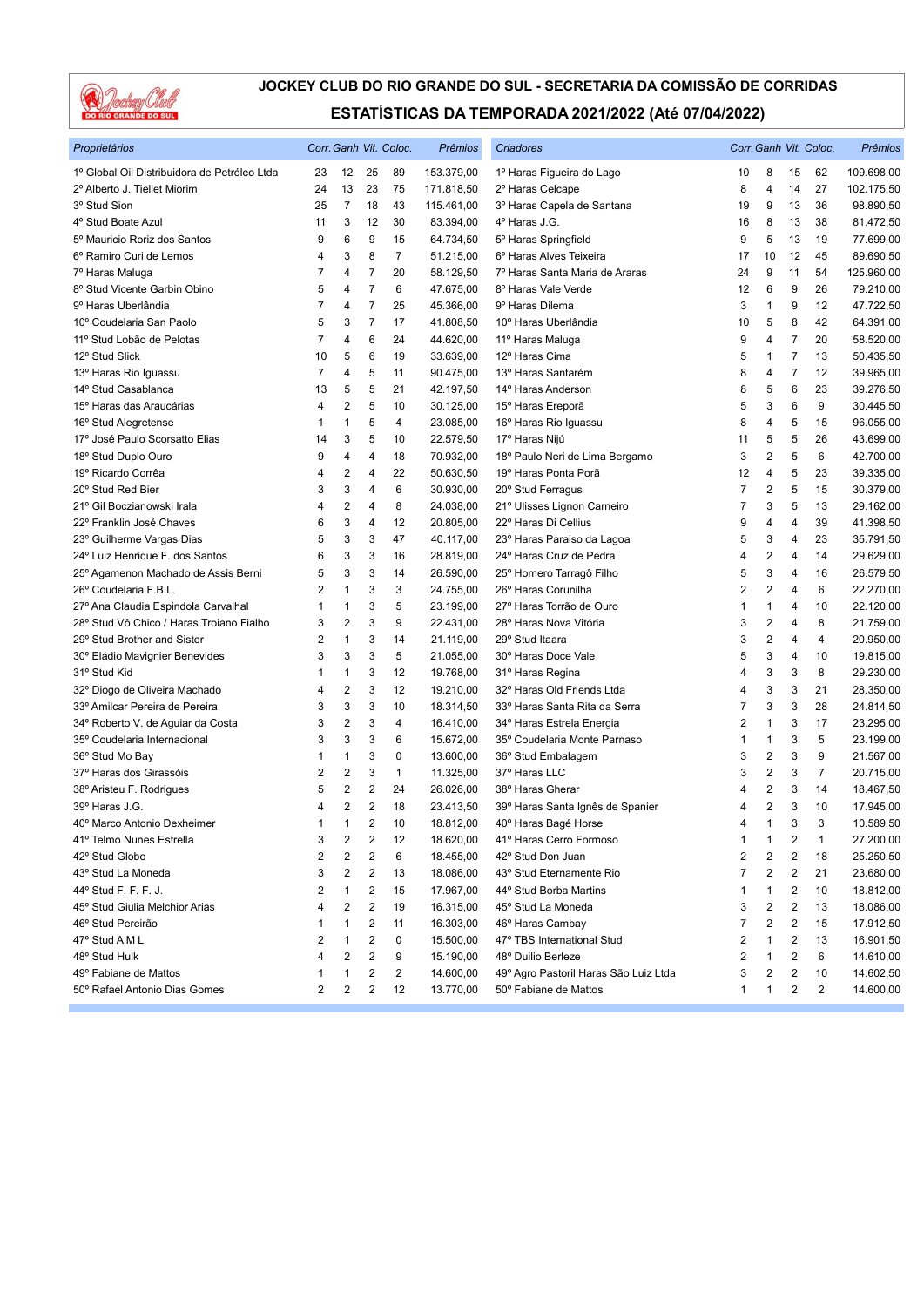

| Criadores (2 anos)                   | Corr. Ganh Vit. Coloc. |                |                |                         | <b>Prêmios</b> | Reprodutores (2 anos)                    |                | Corr. Ganh Vit. Coloc. |              |                | Prêmios   |
|--------------------------------------|------------------------|----------------|----------------|-------------------------|----------------|------------------------------------------|----------------|------------------------|--------------|----------------|-----------|
| 1º Haras Capela de Santana           | 6                      | 3              | 6              | 10                      | 47.620,00      | 1º Wired Bryan-USA(Stormy Atlantic)      | 6              | 4                      | 7            | 3              | 45.355,00 |
| 2º Haras Vale Verde                  | 4                      | $\mathbf{1}$   | 3              | 8                       | 29.420,00      | 2º Victory Is Ours-(Northern Afleet)     | 4              | $\mathbf{1}$           | 3            | 8              | 29.420,00 |
| 3º Haras Santa Maria de Araras       | 5                      | 3              | 3              | 6                       | 22.610,00      | 3º Embaixador Inglês-SP(First American)  | 2              | $\overline{2}$         | 2            | 8              | 21.105,00 |
| 4º Haras Paraiso da Lagoa            | $\overline{2}$         | $\overline{2}$ | $\overline{2}$ | 8                       | 21.105,00      | 4º Kentuckian-(Tiznow)                   | $\overline{2}$ | $\mathbf{1}$           | $\mathbf{1}$ | $\mathbf{1}$   | 65.530,00 |
| 5º Haras Nijú                        | 5                      | $\overline{2}$ | $\overline{2}$ | 3                       | 14.045,00      | 5° Tokay-(Wild Event)                    | $\overline{4}$ | $\mathbf{1}$           | 1            | 9              | 14.720,00 |
| 6° Haras Rio Iguassu                 | 1                      | $\mathbf{1}$   | 1              | 0                       | 65.000,00      | 6° Goldikovic-(Galileo)                  | 5              | 1                      | 1            | 8              | 12.665,00 |
| 7º Haras Palmerini                   | 2                      | $\mathbf{1}$   | 1              | 4                       | 9.415,00       | 7º Adriano-(A.P. Indy)                   | $\mathbf{1}$   | $\mathbf{1}$           | 1            | 3              | 9.890,00  |
| 8° Stud Globo                        | 1                      | $\mathbf{1}$   | 1              | 3                       | 8.565,00       | 8º Billion Dollar-(Put It Back)          | 3              | 1                      | 1            | $\overline{2}$ | 9.610,00  |
| 9° Haras Alves Teixeira              | 3                      | $\mathbf{1}$   | 1              | 1                       | 8.550,00       | 9º Salto-(Pivotal)                       | $\overline{2}$ | 1                      | 1            | $\overline{4}$ | 9.415,00  |
| 10° Homero Tarragô Filho             | 2                      | $\mathbf{1}$   | $\mathbf{1}$   | 4                       | 8.480,00       | 10º Alcorano-(Public Purse)              | $\overline{2}$ | $\mathbf{1}$           | 1            | $\overline{4}$ | 9.095,00  |
| 11º Eládio Mavignier Benevides       | 1                      | $\mathbf{1}$   | 1              | $\overline{2}$          | 8.160,00       | 11º La Fúria Negra-PR(Mensageiro Alado)  | $\overline{2}$ | 1                      | 1            | $\overline{4}$ | 8.480,00  |
| 12º Haras Anderson                   | 1                      | $\mathbf{1}$   | 1              | 1                       | 5.830,00       | 12° Catch A Flight-(Giant'S Causeway)    | $\overline{2}$ | 1                      | $\mathbf{1}$ | $\overline{2}$ | 6.890,00  |
| 13º Adolpho Smith de Vasconcellos    | 1                      | $\mathbf{1}$   | 1              | 0                       | 5.300,00       | 13º Phone Time-(Gilded Time (USA))       | 2              | $\mathbf{1}$           | 1            | $\overline{2}$ | 6.430,00  |
| 14º Aluizio Merlin Ribeiro           | 1                      | $\mathbf 0$    | $\mathbf 0$    | $\mathbf{1}$            | 19.500,00      | 14° Emcee-(Unbridled'S Song)             | 2              | $\mathbf{1}$           | 1            | $\mathbf{1}$   | 5.830,00  |
| 15° Haras Cima                       | 1                      | 0              | 0              | $\mathbf{1}$            | 13.000,00      | 15° Que Fenômeno-(Northern Afleet)       | 1              | 1                      | $\mathbf{1}$ | $\mathbf 0$    | 5.300,00  |
| 16° Haras Free Way                   | 1                      | $\mathbf 0$    | $\mathbf 0$    | $\mathbf{1}$            | 6.500,00       | 16° Quiz Kid-(Forestry)                  | 1              | $\mathbf 0$            | 0            | $\mathbf{1}$   | 19.500,00 |
| 17º Haras das Araucárias             | 2                      | $\mathbf 0$    | $\mathbf 0$    | 6                       | 6.485,00       | 17º Forestry-(Storm Cat)                 | $\overline{2}$ | 0                      | $\mathbf 0$  | $\overline{2}$ | 13.530,00 |
| 18º Haras Santa Tereza do Bom Retiro | $\overline{2}$         | 0              | $\pmb{0}$      | 3                       | 3.710,00       | 18º Tiger Heart-(Scatmandu)              | 2              | 0                      | 0            | $\mathbf{1}$   | 6.500,00  |
| 19º Haras Fidelis Hillmann           | 1                      | $\mathbf 0$    | $\mathbf 0$    | $\overline{\mathbf{c}}$ | 3.200,00       | 19º Redattore-(Roi Normand)              | 1              | 0                      | 0            | $\overline{4}$ | 5.720,00  |
| 20° Haras Celcape                    | 1                      | $\mathbf 0$    | $\mathbf 0$    | $\overline{2}$          | 2.650,00       | 20° Koller-ARG(Orpen)                    | 4              | 0                      | 0            | $\overline{4}$ | 5.320,00  |
| 21º Haras Quero-Quero do Sul         | 1                      | $\mathbf 0$    | $\pmb{0}$      | $\overline{2}$          | 2.530,00       | 21° Oliver Zip-USA(City Zip)             | 2              | 0                      | 0            | $\overline{4}$ | 5.180,00  |
| 22º Haras Ereporã                    | 2                      | $\mathbf 0$    | $\pmb{0}$      | 3                       | 2.385,00       | 22° West By East-(Blade Prospector)      | 1              | $\Omega$               | $\Omega$     | 3              | 3.710,00  |
| 23° Stud Villas de Aguiar            | 1                      | $\mathbf 0$    | $\mathbf 0$    | 3                       | 2.120,00       | 23° Save The Tiger-ARG(Giant'S Causeway) | 2              | 0                      | 0            | $\overline{4}$ | 2.090,00  |
| 24° Haras Di Cellius                 | 1                      | $\mathbf 0$    | $\mathbf 0$    | $\overline{2}$          | 2.120,00       | 24° War Secretary-(War Front)            | 1              | 0                      | 0            | $\overline{2}$ | 1.890,00  |
| 25° Beverly Hills Stud               | 1                      | $\mathbf 0$    | $\pmb{0}$      | $\overline{2}$          | 1.890,00       | 25° Vettori-(Machiavellian)              | 1              | 0                      | 0            | $\mathbf{1}$   | 1.590,00  |
| 26° Haras Santa Ignês de Spanier     | 1                      | $\mathbf 0$    | $\mathbf 0$    | 3                       | 1.325,00       | 26° Union Avenue-USA(Gone West)          | 1              | 0                      | 0            | 3              | 1.325,00  |
| 27° Haras Maluga                     | 1                      | $\mathbf 0$    | $\mathbf 0$    | $\mathbf{1}$            | 1.060,00       | 27º Hat Trick-(Sunday Silence)           | 1              | 0                      | 0            | $\mathbf{1}$   | 300,00    |
| 27° Haras Gherar                     | 1                      | $\mathbf 0$    | $\pmb{0}$      | $\mathbf{1}$            | 1.060,00       | 28° Totosão-(Spring Halo)                | 1              | 0                      | 0            | $\mathbf{1}$   | 265,00    |
| 29° Stud Ferragus                    | 1                      | $\mathbf 0$    | $\mathbf 0$    | 1                       | 600,00         | 28° My Cherie Amour-(Ay Caramba)         | 1              | 0                      | 0            | $\mathbf{1}$   | 265,00    |
| 30° Ulisses Lignon Carneiro          | 1                      | $\mathbf 0$    | $\mathbf 0$    | $\mathbf{1}$            | 530,00         | 28° Certo-(Magical Mile)                 | 1              | 0                      | 0            | $\mathbf{1}$   | 265,00    |
| 30° Haras Santa Rita da Serra        | 1                      | $\mathbf 0$    | $\pmb{0}$      | $\mathbf{1}$            | 530,00         | 31º Taludo-(Music Prospector)            | 1              | 0                      | 0            | 0              | 0,00      |
| 30° Coudelaria Esmeralda             | 1                      | $\mathbf 0$    | $\mathbf 0$    | 1                       | 530,00         | 31º Belo Acteon-(Acteon Man)             | 1              | $\mathbf 0$            | 0            | $\mathbf{0}$   | 0,00      |
| 33° Stud Eternamente Rio             | 1                      | $\mathbf 0$    | $\mathbf 0$    | $\mathbf{1}$            | 300,00         | 31º Joe Owen-RS(Christine'S Outlaw)      | 2              | 0                      | 0            | 0              | 0,00      |
| 34° Stud La Moneda                   | 1                      | $\mathbf 0$    | $\pmb{0}$      | 1                       | 265,00         | 31º Courtier-(Pioneerof The Nile)        | 1              | 0                      | 0            | 0              | 0,00      |
| 34° Haras Bagé Horse                 | 1                      | $\mathbf 0$    | $\mathbf 0$    | 1                       | 265,00         | 31° Sum Of The Parts-(Speightstown)      | 1              | 0                      | $\Omega$     | $\Omega$       | 0,00      |
| 34° Haras Doce Vale                  | 1                      | $\mathbf 0$    | $\mathbf 0$    | $\mathbf{1}$            | 265,00         |                                          |                |                        |              |                |           |
| 34º Haras M.M.Barreta                | 1                      | $\mathbf 0$    | $\pmb{0}$      | 1                       | 265,00         |                                          |                |                        |              |                |           |
| 38º Haras América do Sul             | 1                      | $\mathbf 0$    | $\mathbf 0$    | 0                       | 0,00           |                                          |                |                        |              |                |           |
| 38º Haras Charmville                 | 1                      | $\mathbf 0$    | $\mathbf 0$    | $\mathbf 0$             | 0,00           |                                          |                |                        |              |                |           |
| 38º Haras Campestre                  | $\overline{2}$         | $\mathbf 0$    | $\mathbf 0$    | $\mathbf 0$             | 0,00           |                                          |                |                        |              |                |           |
| 38º Haras Cambay                     | 2                      | 0              | $\mathbf 0$    | 0                       | 0,00           |                                          |                |                        |              |                |           |
| 38° Stud Dharma                      | $\mathbf{1}$           | $\mathbf 0$    | $\mathbf 0$    | $\mathbf 0$             | 0,00           |                                          |                |                        |              |                |           |